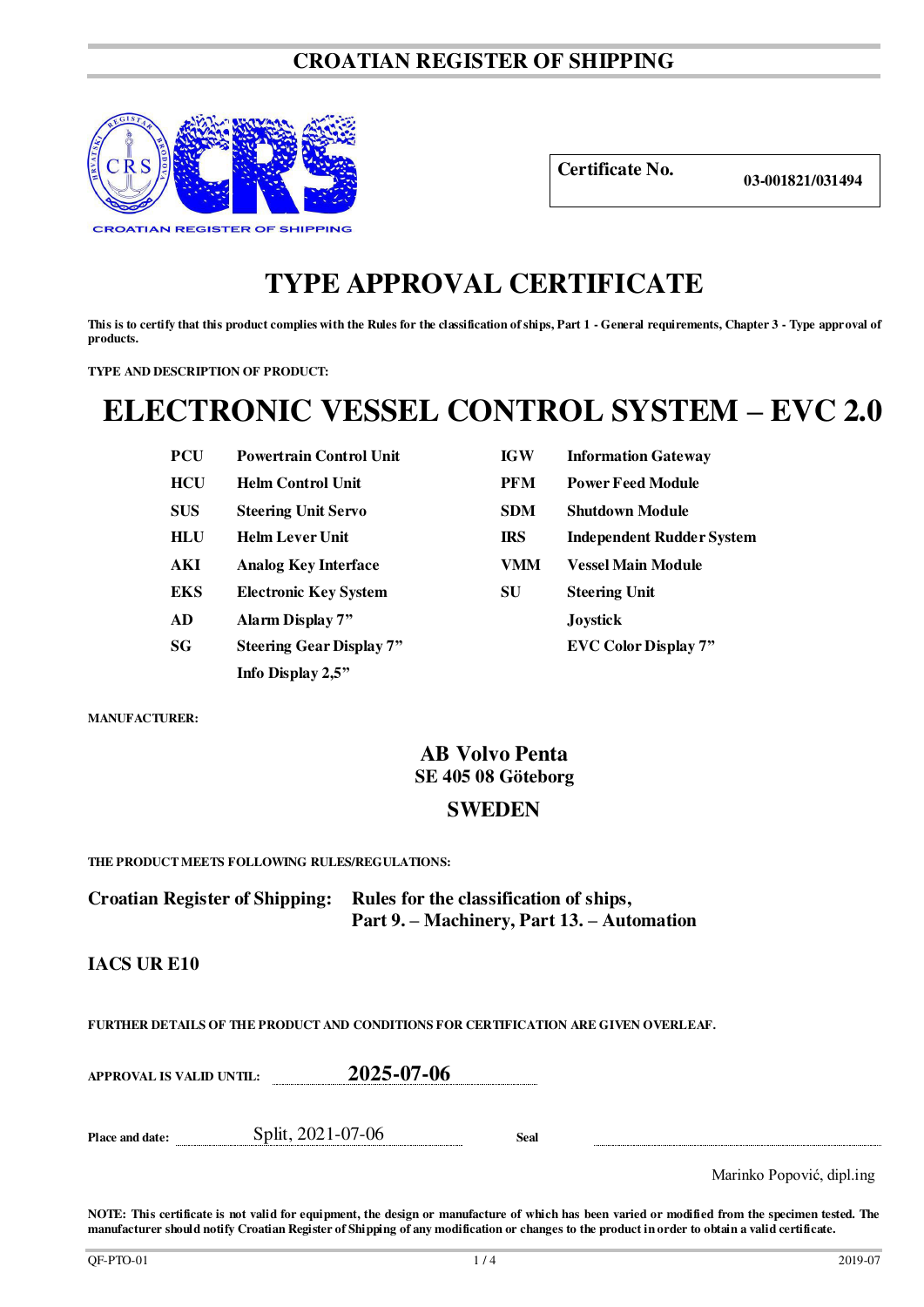

#### **DETAILED PRODUCT DESCRIPTION:**

Electronic Vessel Control System EVC 2.0 (EVC2) without electronic steering is a complete vessel control and monitoring system for engine and transmission.

EVC2 system is comprised of following components:

| <b>Item</b>                                                  | <b>Part Number</b> |  |  |  |  |
|--------------------------------------------------------------|--------------------|--|--|--|--|
| <b>PCU</b>                                                   |                    |  |  |  |  |
| Powertrain Control Unit (PCU)                                | 23030397           |  |  |  |  |
| <b>HCU</b>                                                   |                    |  |  |  |  |
| Helm Control Unit (HCU) Stand alone, Twin                    | 23002230           |  |  |  |  |
| Control lever with integrated HCU units, Twin, Top Mounted   | 23070862           |  |  |  |  |
| Control lever with integrated HCU units, Single, Top Mounted | 23002239           |  |  |  |  |
| HLU - Control Levers                                         |                    |  |  |  |  |
| Control lever (HLU) Heavy duty control - twin, IB/IPS/IS     | 23794477           |  |  |  |  |
| Control lever (HLU) Heavy duty control - twin, IB/IPS        | 23062615           |  |  |  |  |
| Control lever (HLU) Heavy duty control - Single Inb          | 23816246           |  |  |  |  |
| Control lever (HLU) Heavy duty control - Single AQ/IS        | 23794338           |  |  |  |  |
| Control lever (HLU) Heavy duty control - Single AQ           | 23062589           |  |  |  |  |
| Joystick                                                     |                    |  |  |  |  |
| Joystick deluxe IPS                                          | 23293100           |  |  |  |  |
| Joystick HD                                                  |                    |  |  |  |  |
| Joystick deluxe IPS (Heavy Duty Controls)                    | 23293102           |  |  |  |  |
| <b>EKS</b>                                                   |                    |  |  |  |  |
| Electronic Key System, Twin (EKS)(IP67)                      | 22499608           |  |  |  |  |
| Analog Key Interface (AKI)                                   | 21656937           |  |  |  |  |
| <b>SUS</b>                                                   |                    |  |  |  |  |
| Servo Unit Steering (SUS20)                                  | 23574557           |  |  |  |  |
| Servo Unit Steering (SUS10)                                  | 23433933           |  |  |  |  |
| <b>Steering Wheel</b>                                        |                    |  |  |  |  |
| Steering Unit (SU), twin                                     | 23362099           |  |  |  |  |
| <b>VMM</b>                                                   |                    |  |  |  |  |
| VMM vessel main module                                       | 23308671           |  |  |  |  |
| Display                                                      |                    |  |  |  |  |
| EVC Color Display 7" (IP67)                                  | 23874046           |  |  |  |  |
| Alarm Display 7" (AD) (IP67)                                 | 23874048           |  |  |  |  |
| Steering Gear Display 7" (SG)(IP67)                          | 23874099           |  |  |  |  |
| Info display 2,5"                                            | 22480957           |  |  |  |  |
| Misc                                                         |                    |  |  |  |  |
| Generic Button Panel                                         | 22480958           |  |  |  |  |
| Information Gateway (IGW)                                    | 23592027           |  |  |  |  |
| Independent rudder angle sensor (IRS)                        | 22394967           |  |  |  |  |
| Power Feed Module (PFM)                                      | 21379671           |  |  |  |  |
| Autopilot Gateway                                            | 3889760            |  |  |  |  |
| IRS Display 3,5" XDi96                                       | 23834725           |  |  |  |  |
| A-CAN interface                                              | 23834745           |  |  |  |  |

#### **APPLICATION / LIMITATIONS:**

System is applicable to the following engine range – **D8/D11/D13/D16** 

Approved installation type is IPS or inboard in twin, triple or quad engine configuration.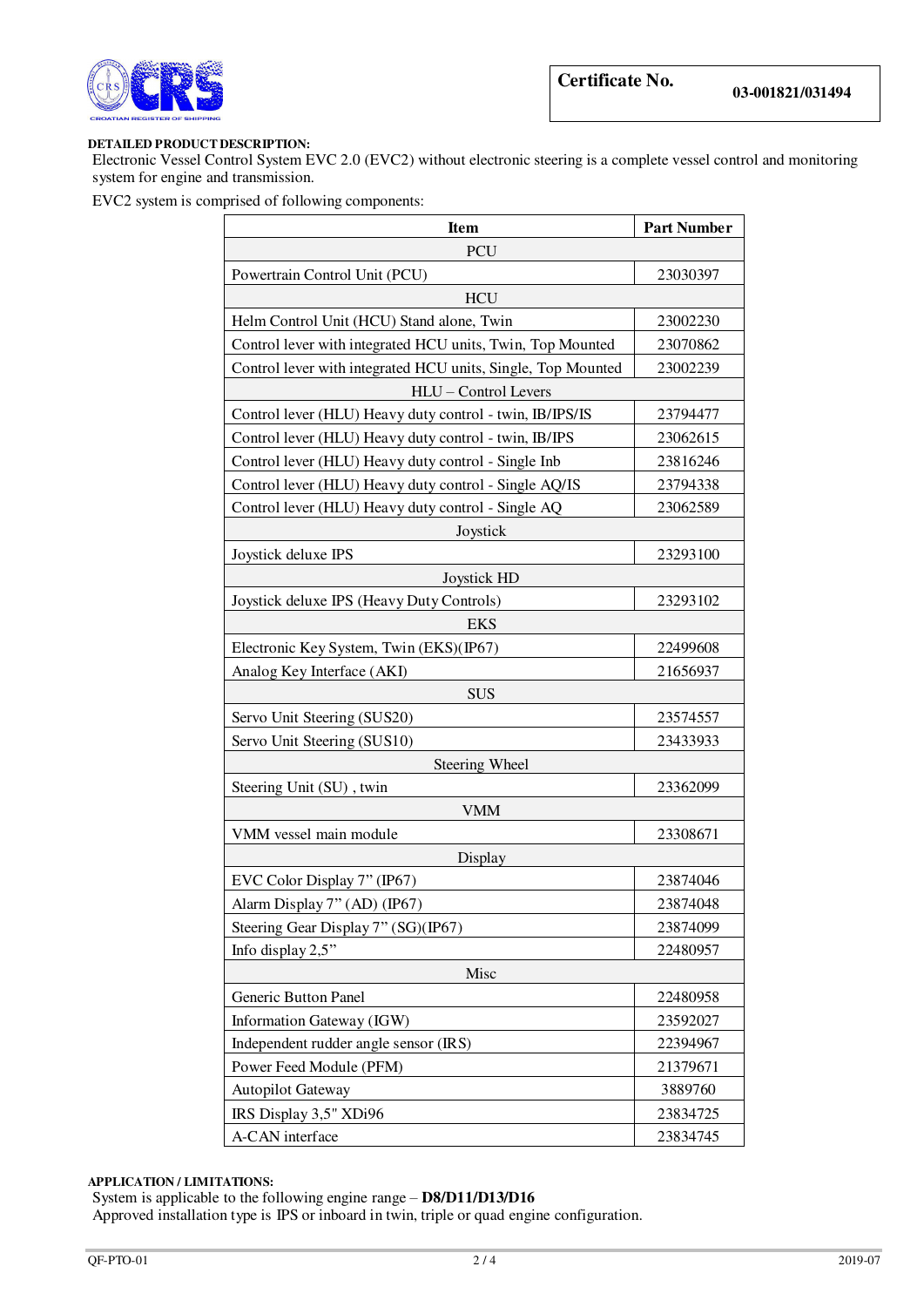

#### **TYPE APPROVAL DOCUMENTATION:**

*Documentation:*  EVC-F FMEA, doc. D-001034 rev. A, dated 2019-06-12 FRS, Station Handling, EVC 2.0, doc. D-000974 rev. A, dated 2020-09-08 SRS, Electronic Vessel Control, doc. D000975 rev. B, dated 2020-09-08 Functional Requirement Specification HMI EVC, doc. D001040 rev. B, 2020-08-21 SAD/SRS IRS, doc. 210070 rev. 1.2, dated 2020-05-28 EVC system – Power supply distribution strategy for classified installations, doc. D001005 rev. E, dated 2020-08-24 EVC SW Quality Plan, doc. D001044 rev. C, dated 2019-09-02 System Architecture Description EVC System Generation EVC2, doc. D001033 rev. C, dated 2020-08-31 Alarm and Shutdown list, doc. 23432751 rev. 03 Design Verification Test Procedure for EVC 2, doc. SEM20\_002 rev. A, dated 2020-08-31 Type Test Program EVC 2.0, doc. CL0875.3, dated 2020-11-18 Installation manual EVC 2.0, doc. 47712401, dated 2020-07 Workshop manual EVC2, doc 47711763, dated 2020-07 Operator's manual D8, D8/IPS, doc. 47712384, 47712384, dated 2020-08 Updates to TA EVC system, doc. D-000992 rev. A, dated 2020-09-07 Release note EVC E4 and EVC 2.0, doc. D-001091 rev. A, dated 2020-12-11 *Test reports:*  Compass safe distance test of Joystick DPS Deluxe, SP Test report 4P02620, dated 2014-04-28 Compass safe distance test of HLU TWIN IPS IS, SP Test report 6P05360-CSD, dated 2016-11-22 Compass safe distance test of EKS, SP Test report FX205883, dated 2012-03-27 Determination of compass safe distance for a magnetic and electric equip., SP Test report MTkPX00809-02, dated 2010-03-22 Compass safe distance test of ESIU, SKF Test report No. 27, dated 2007-10-30 EMC tests on EVC 7", SP Test report 6P01979, dated 2016-03-01 EMC testing of EVC 2.0 and EVC E, RISE Test report 2P03142-02, dated 2020-06-12 EMC test of EVC 2.0, TMHCU and PCU, RISE Test report 8P03169, dated 2019-03-13 EMC testing of SUS 10 – Steering unit for IPS10, RISE Test report 8P07420-P1, dated 2019-03-19 EMC test of Joystick DPS Deluxe, RISE Test report 4P02620E1, dated 2012-04-29 EMC testing of VMM Unit, RISE Test report 8P09521-E1, dated 2019-03-13 EMC testing of VMM Unit, RISE Test report 8P09521-P1, dated 2019-03-13 EMC testing of IGW – Information Gateway, RISE Test report 9P02189-E1, dated 2019-03-04 Testing of display according to parts of SS-EN 62288:2014, RISE Test report MTt9P08737, dated 2019-12-11 EMC test of IGW, PFM and XCU units to Volvo Penta EVC system, Delta Test report 618-20047-10-R0, dated 2018-04-26 EMC test of HLU, SP Test report 6P05360-E2, dated 2016-09-29 EMC test of a complete system, EVC-D1019, SP Test report FX001958, dated 2010-02-25 EMC test of EVC-D1019, SP Test report FX001958B, dated 2010-05-03 EMC test of EKS Twin rev R1D, SP Test report FX110628, dated 2012-02-10 Environmental Durability test of three Joysticks, SP Test report 5P08534, dated 2015-11-16 Environmental test of HLU, SP Test report 6P05572, dated 2016-09-01 Environmental Durability tests of PCU2, RISE Test report 7P07041-2, dated 2018-02-28 Environmental Durability tests of TMHCU, RISE Test report 7P07041-4, dated 2018-04-12 Environmental tests of SUS10, RISE Test report 7P08354, dated 2018-06-25 Environmental Durability tests of VMM, RISE Test report 8P07827-1, dated 2019-01-28 Mechanical test of CPACs units, RISE Test report 280829A, dated 2018-05-15 Climatic test of CPACs units, RISE Test report 282829B, dated 2018-05-15 Mechanical testing of SUS10, RISE Test report 280940, dated 2018-10-02 Environmental tests of EVC system, SP Test report PX00809\_001, dated 2010-09-02 Salt mist test, SP Test report PX00809-04, dated 2010-05-26 E10 Type approval tests of two EKS, SP Test report PX17794:A, dated 2012-01-23 Environmental tests of two+four EKS, SP Test report PX17794:B, dated 2012-03-12 Environmental tests of EKS, SP Test report PX17794:C, dated 2012-03-30 Salt mist test, SP Test report PX17794-01, dated 2011-12-27 Environmental test report SUS20, CPAC Test report SUS20 rev. A, dated 2020-12-03 IEC 68-2-38 test of SUS10, RISE Test report 8P07765, dated 2018-10-16 Needle Flame Test according to IEC 60695-11-5, RISE Test report 2P00115-02, dated 2020-02-28 IEC 60695-11-5, Needle flame test of TM STHCU, RISE Test report 2P02600, dated 2020-06-23 IEC 60695-11-5, Needle flame test of NMEA2000/Easy Connect, RISE Test report 2P02600-1, dated 2020-06-23 IEC 60695-11-5, Needle flame test of VMM, RISE Test report 2P02600-2, dated 2020-06-23 IEC 60695-11-5, Needle flame test of PFM, RISE Test report 2P02600-3, dated 2020-06-23